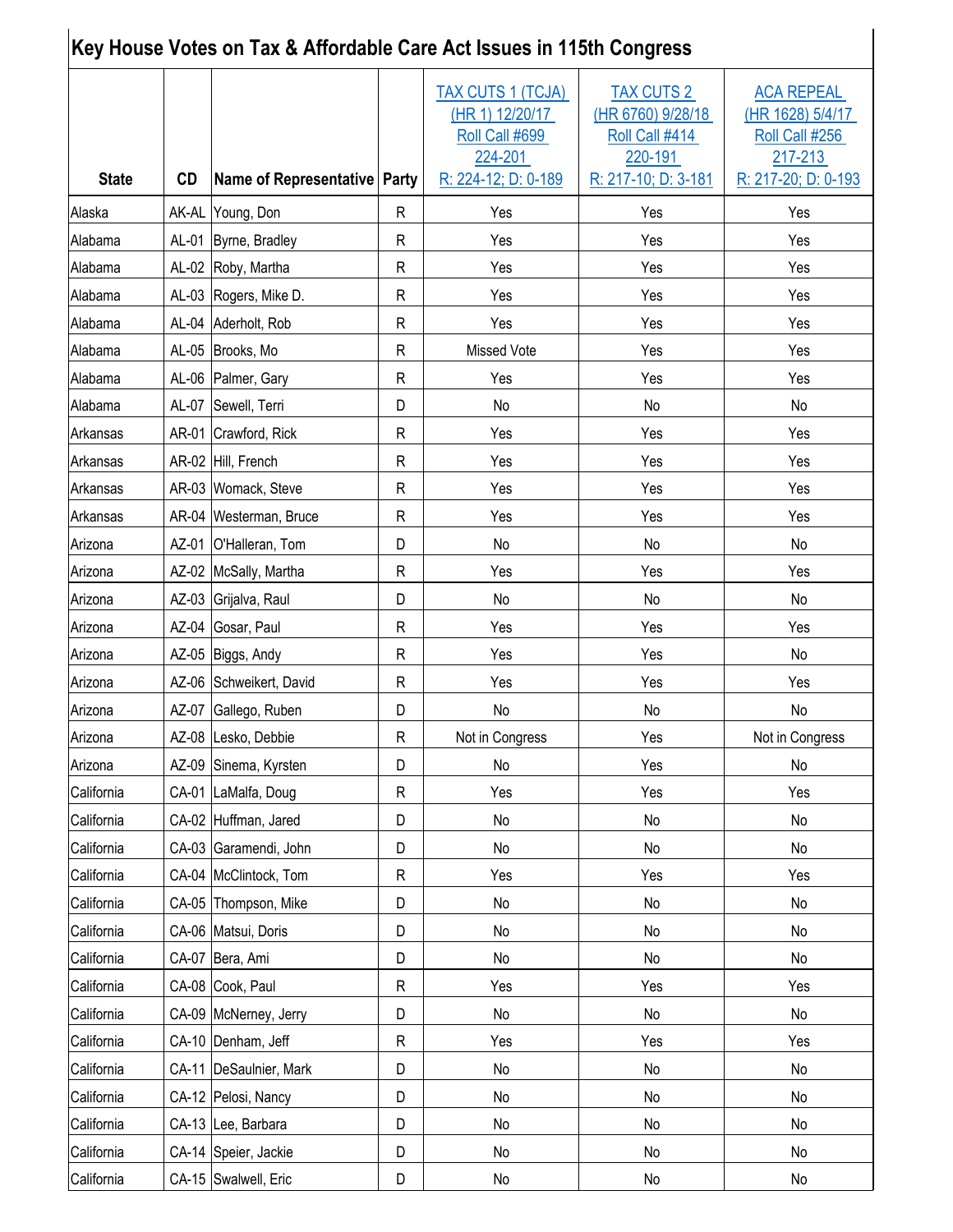| <b>State</b> | <b>CD</b> | Name of Representative Party |              | <b>TAX CUTS 1 (TCJA)</b><br>(HR 1) 12/20/17<br>Roll Call #699<br>224-201<br>R: 224-12; D: 0-189 | <b>TAX CUTS 2</b><br>(HR 6760) 9/28/18<br>Roll Call #414<br>220-191<br>R: 217-10; D: 3-181 | <b>ACA REPEAL</b><br>(HR 1628) 5/4/17<br>Roll Call #256<br>217-213<br>R: 217-20; D: 0-193 |
|--------------|-----------|------------------------------|--------------|-------------------------------------------------------------------------------------------------|--------------------------------------------------------------------------------------------|-------------------------------------------------------------------------------------------|
| California   |           | CA-16 Costa, Jim             | D            | No                                                                                              | No                                                                                         | No                                                                                        |
| California   |           | CA-17 Khanna, Ro             | D            | No                                                                                              | No                                                                                         | No                                                                                        |
| California   |           | CA-18 Eshoo, Anna            | D            | No                                                                                              | <b>Missed Vote</b>                                                                         | No                                                                                        |
| California   |           | CA-19 Lofgren, Zoe           | D            | No                                                                                              | No                                                                                         | No                                                                                        |
| California   |           | CA-20 Panetta, Jimmy         | D            | No                                                                                              | No                                                                                         | No                                                                                        |
| California   | CA-21     | Valadao, David               | $\mathsf{R}$ | Yes                                                                                             | Yes                                                                                        | Yes                                                                                       |
| California   |           | CA-22 Nunes, Devin           | $\mathsf{R}$ | Yes                                                                                             | Yes                                                                                        | Yes                                                                                       |
| California   |           | CA-23 McCarthy, Kevin        | $\mathsf{R}$ | Yes                                                                                             | Yes                                                                                        | Yes                                                                                       |
| California   |           | CA-24 Carbajal, Salud        | D            | No                                                                                              | No                                                                                         | No                                                                                        |
| California   |           | CA-25 Knight, Steve          | $\mathsf{R}$ | Yes                                                                                             | Yes                                                                                        | Yes                                                                                       |
| California   |           | CA-26 Brownley, Julia        | D            | No                                                                                              | No                                                                                         | No                                                                                        |
| California   | CA-27     | Chu, Judy                    | D            | No                                                                                              | No                                                                                         | No                                                                                        |
| California   |           | CA-28 Schiff, Adam           | D            | No                                                                                              | No                                                                                         | No                                                                                        |
| California   |           | CA-29 Cardenas, Tony         | D            | No                                                                                              | No                                                                                         | No                                                                                        |
| California   |           | CA-30 Sherman, Brad          | D            | No                                                                                              | No                                                                                         | No                                                                                        |
| California   |           | CA-31 Aguilar, Pete          | D            | No                                                                                              | No                                                                                         | No                                                                                        |
| California   |           | CA-32 Napolitano, Grace      | D            | <b>Missed Vote</b>                                                                              | No                                                                                         | No                                                                                        |
| California   |           | CA-33 Lieu, Ted              | D            | No                                                                                              | No                                                                                         | No                                                                                        |
| California   |           | CA-34 Gomez, Jimmy           | D            | No                                                                                              | No                                                                                         | Not in Congress                                                                           |
| California   |           | CA-35 Torres, Norma          | D            | No                                                                                              | No                                                                                         | No                                                                                        |
| California   |           | CA-36 Ruiz, Raul             | D            | No                                                                                              | $\mathsf{No}$                                                                              | No                                                                                        |
| California   |           | CA-37 Bass, Karen            | D            | No                                                                                              | No                                                                                         | No                                                                                        |
| California   |           | CA-38 Sanchez, Linda         | D            | No                                                                                              | No                                                                                         | $\mathsf{No}$                                                                             |
| California   |           | CA-39 Royce, Ed              | $\mathsf{R}$ | Yes                                                                                             | Yes                                                                                        | Yes                                                                                       |
| California   |           | CA-40 Roybal-Allard, Lucille | D            | No                                                                                              | No                                                                                         | No                                                                                        |
| California   |           | CA-41 Takano, Mark           | D            | No                                                                                              | No                                                                                         | No                                                                                        |
| California   |           | CA-42 Calvert, Ken           | $\mathsf R$  | Yes                                                                                             | Yes                                                                                        | Yes                                                                                       |
| California   |           | CA-43 Waters, Maxine         | D            | No                                                                                              | No                                                                                         | No                                                                                        |
| California   |           | CA-44 Barragan, Nanette      | D            | No                                                                                              | No                                                                                         | No                                                                                        |
| California   |           | CA-45 Walters, Mimi          | $\mathsf R$  | Yes                                                                                             | Yes                                                                                        | Yes                                                                                       |
| California   |           | CA-46 Correa, Lou            | D            | No                                                                                              | No                                                                                         | No                                                                                        |
| California   |           | CA-47 Lowenthal, Alan        | D            | No                                                                                              | No                                                                                         | No                                                                                        |
| California   |           | CA-48 Rohrabacher, Dana      | $\mathsf R$  | No                                                                                              | No                                                                                         | Yes                                                                                       |
| California   |           | CA-49   Issa, Darrell        | $\mathsf R$  | No                                                                                              | Yes                                                                                        | Yes                                                                                       |
| California   |           | CA-50 Hunter, Duncan         | $\mathsf R$  | Yes                                                                                             | Missed Vote                                                                                | Yes                                                                                       |
| California   |           | CA-51 Vargas, Juan           | D            | No                                                                                              | No                                                                                         | No                                                                                        |
| California   |           | CA-52 Peters, Scott          | D            | No                                                                                              | No                                                                                         | No                                                                                        |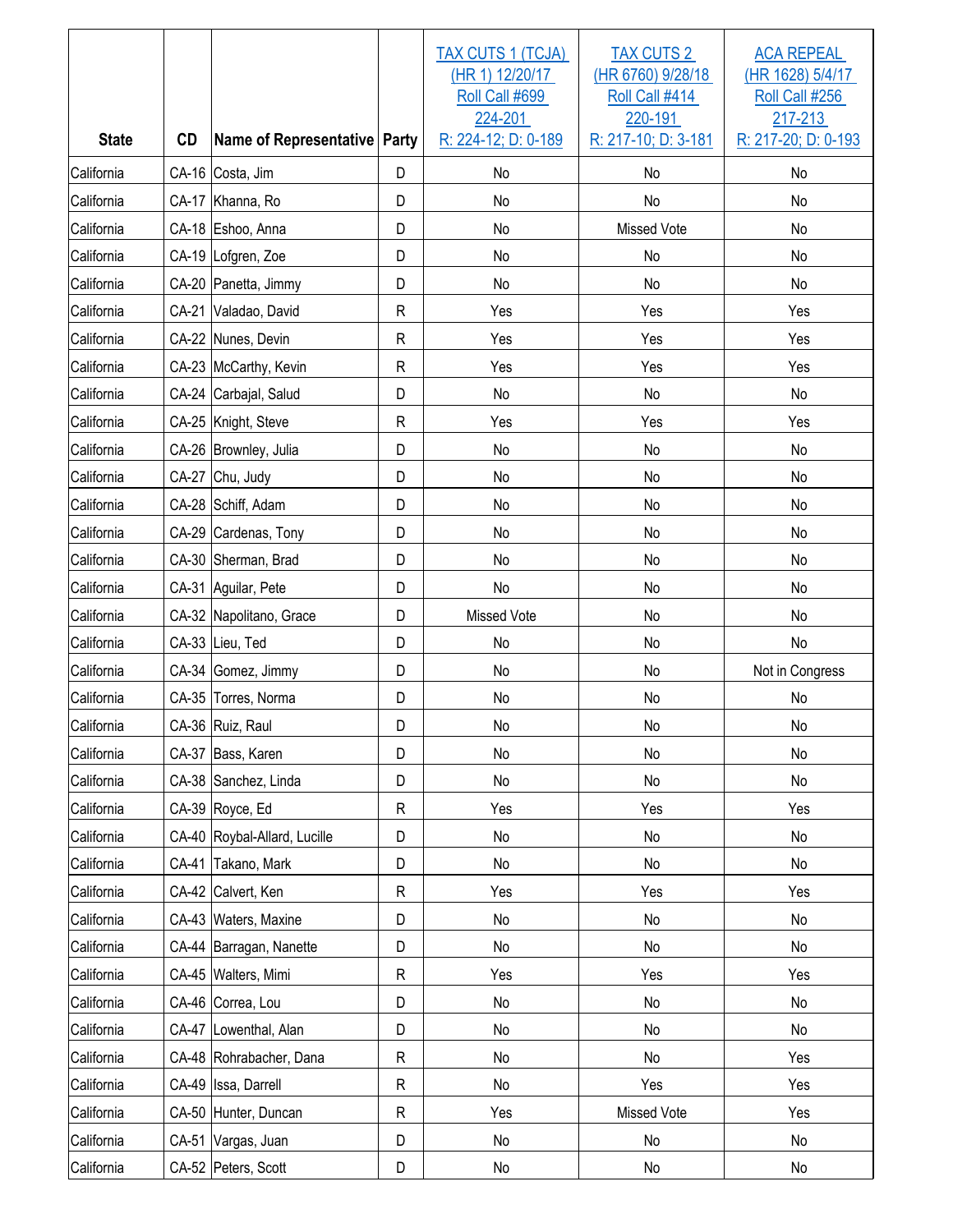| <b>State</b> | <b>CD</b>    | Name of Representative Party    |              | TAX CUTS 1 (TCJA)<br>(HR 1) 12/20/17<br>Roll Call #699<br>224-201<br>R: 224-12; D: 0-189 | <b>TAX CUTS 2</b><br>(HR 6760) 9/28/18<br>Roll Call #414<br>220-191<br>R: 217-10; D: 3-181 | <b>ACA REPEAL</b><br>(HR 1628) 5/4/17<br>Roll Call #256<br>217-213<br>R: 217-20; D: 0-193 |
|--------------|--------------|---------------------------------|--------------|------------------------------------------------------------------------------------------|--------------------------------------------------------------------------------------------|-------------------------------------------------------------------------------------------|
| California   |              | CA-53 Davis, Susan              | D            | No                                                                                       | No                                                                                         | No                                                                                        |
| Colorado     |              | CO-01 DeGette, Diana            | D            | No                                                                                       | No                                                                                         | No                                                                                        |
| Colorado     |              | CO-02 Polis, Jared              | D            | No                                                                                       | No                                                                                         | No                                                                                        |
| Colorado     |              | CO-03 Tipton, Scott             | ${\sf R}$    | Yes                                                                                      | Yes                                                                                        | Yes                                                                                       |
| Colorado     |              | CO-04 Buck, Ken                 | $\mathsf{R}$ | Yes                                                                                      | Yes                                                                                        | Yes                                                                                       |
| Colorado     |              | CO-05 Lamborn, Doug             | ${\sf R}$    | Yes                                                                                      | Yes                                                                                        | Yes                                                                                       |
| Colorado     |              | CO-06 Coffman, Mike             | $\mathsf{R}$ | Yes                                                                                      | Yes                                                                                        | No                                                                                        |
| Colorado     |              | CO-07 Perlmutter, Ed            | D            | No                                                                                       | No                                                                                         | No                                                                                        |
| Connecticut  |              | CT-01 Larson, John              | D            | No                                                                                       | No                                                                                         | No                                                                                        |
| Connecticut  | CT-02        | Courtney, Joe                   | D            | No                                                                                       | No                                                                                         | No                                                                                        |
| Connecticut  |              | CT-03 DeLauro, Rosa             | D            | No                                                                                       | No                                                                                         | No                                                                                        |
| Connecticut  |              | CT-04 Himes, Jim                | D            | <b>No</b>                                                                                | No                                                                                         | No                                                                                        |
| Connecticut  |              | CT-05 Esty, Elizabeth           | D            | No                                                                                       | No                                                                                         | No                                                                                        |
| Delaware     |              | DE-AL Blunt Rochester, Lisa     | D            | No                                                                                       | No                                                                                         | No                                                                                        |
| Florida      | $FL-01$      | Gaetz, Matt                     | $\mathsf{R}$ | Yes                                                                                      | Yes                                                                                        | Yes                                                                                       |
| Florida      | $FL-02$      | Dunn, Neal                      | $\mathsf{R}$ | Yes                                                                                      | Yes                                                                                        | Yes                                                                                       |
| Florida      | $FL-03$      | Yoho, Ted                       | $\mathsf{R}$ | Yes                                                                                      | Yes                                                                                        | Yes                                                                                       |
| Florida      |              | FL-04 Rutherford, John          | $\mathsf{R}$ | Yes                                                                                      | Yes                                                                                        | Yes                                                                                       |
| Florida      | $FL-05$      | Lawson, Al                      | D            | No                                                                                       | No                                                                                         | No                                                                                        |
| Florida      | FL-06        | <b>VACANT</b>                   |              |                                                                                          |                                                                                            |                                                                                           |
| Florida      |              | FL-07 Murphy, Stephanie         | D            | No                                                                                       | No                                                                                         | $\operatorname{\mathsf{No}}$                                                              |
| Florida      |              | FL-08 Posey, Bill               | $\mathsf{R}$ | Yes                                                                                      | Yes                                                                                        | Yes                                                                                       |
| Florida      |              | FL-09 Soto, Darren              | D            | No                                                                                       | No                                                                                         | $\mathsf{No}$                                                                             |
| Florida      |              | FL-10 Demings, Val              | D            | No                                                                                       | No                                                                                         | No                                                                                        |
| Florida      | $FL-11$      | Webster, Daniel                 | ${\sf R}$    | Yes                                                                                      | Yes                                                                                        | Yes                                                                                       |
| Florida      |              | FL-12 Bilirakis, Gus            | ${\sf R}$    | Yes                                                                                      | Yes                                                                                        | Yes                                                                                       |
| Florida      |              | FL-13 Crist, Charlie            | D            | No                                                                                       | No                                                                                         | $\mathsf{No}$                                                                             |
| Florida      |              | FL-14 Castor, Kathy             | D            | No                                                                                       | No                                                                                         | $\mathsf{No}$                                                                             |
| Florida      |              | FL-15 Ross, Dennis              | ${\sf R}$    | Yes                                                                                      | Yes                                                                                        | Yes                                                                                       |
| Florida      |              | FL-16 Buchanan, Vern            | ${\sf R}$    | Yes                                                                                      | Yes                                                                                        | Yes                                                                                       |
| Florida      | FL-17        | Rooney, Tom                     | ${\sf R}$    | Yes                                                                                      | Yes                                                                                        | Yes                                                                                       |
| Florida      |              | FL-18 Mast, Brian               | ${\sf R}$    | Yes                                                                                      | Yes                                                                                        | Yes                                                                                       |
| Florida      |              | FL-19 Rooney, Francis           | $\mathsf R$  | Yes                                                                                      | Yes                                                                                        | Yes                                                                                       |
| Florida      | $FL-20$      | Hastings, Alcee                 | D            | No                                                                                       | No                                                                                         | No                                                                                        |
| Florida      | <b>FL-21</b> | Frankel, Lois                   | D            | No                                                                                       | No                                                                                         | No                                                                                        |
| Florida      | <b>FL-22</b> | Deutch, Ted                     | D            | No                                                                                       | No                                                                                         | No                                                                                        |
| Florida      |              | FL-23 Wasserman Schultz, Debbie | D            | No                                                                                       | No                                                                                         | $\operatorname{\mathsf{No}}$                                                              |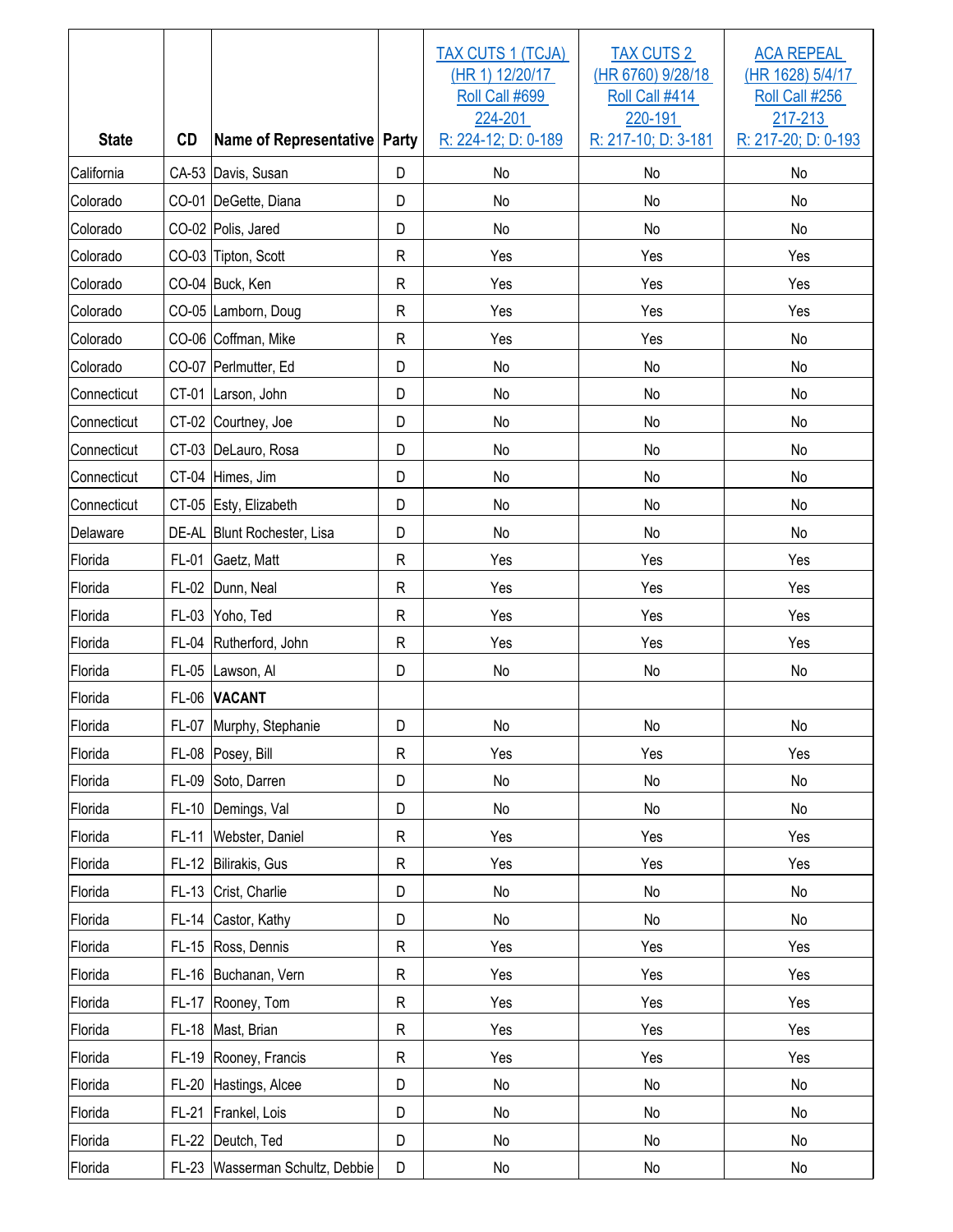| <b>State</b> | <b>CD</b>    | Name of Representative Party |              | TAX CUTS 1 (TCJA)<br>(HR 1) 12/20/17<br>Roll Call #699<br>224-201<br>R: 224-12; D: 0-189 | <b>TAX CUTS 2</b><br>(HR 6760) 9/28/18<br>Roll Call #414<br>220-191<br>R: 217-10; D: 3-181 | <b>ACA REPEAL</b><br>(HR 1628) 5/4/17<br>Roll Call #256<br>217-213<br>R: 217-20; D: 0-193 |
|--------------|--------------|------------------------------|--------------|------------------------------------------------------------------------------------------|--------------------------------------------------------------------------------------------|-------------------------------------------------------------------------------------------|
| Florida      | FL-24        | Wilson, Frederica            | D            | No                                                                                       | No                                                                                         | No                                                                                        |
| Florida      | $FL-25$      | Diaz-Balart, Mario           | ${\sf R}$    | Yes                                                                                      | Yes                                                                                        | Yes                                                                                       |
| Florida      | FL-26        | Curbelo, Carlos              | $\mathsf R$  | Yes                                                                                      | Yes                                                                                        | Yes                                                                                       |
| Florida      | <b>FL-27</b> | Ros-Lehtinen, Ileana         | $\mathsf{R}$ | Yes                                                                                      | Yes                                                                                        | No                                                                                        |
| Georgia      |              | GA-01 Carter, Buddy          | $\mathsf{R}$ | Yes                                                                                      | Yes                                                                                        | Yes                                                                                       |
| Georgia      |              | GA-02 Bishop, Sanford        | D            | No                                                                                       | No                                                                                         | No                                                                                        |
| Georgia      |              | GA-03 Ferguson, Drew         | $\mathsf{R}$ | Yes                                                                                      | Yes                                                                                        | Yes                                                                                       |
| Georgia      |              | GA-04 Johnson, Hank          | D            | No                                                                                       | No                                                                                         | No                                                                                        |
| Georgia      |              | GA-05 Lewis, John            | D            | No                                                                                       | No                                                                                         | No                                                                                        |
| Georgia      |              | GA-06 Handel, Karen          | $\mathsf{R}$ | Yes                                                                                      | Yes                                                                                        | Not in Congress                                                                           |
| Georgia      |              | GA-07 Woodall, Rob           | ${\sf R}$    | Yes                                                                                      | Yes                                                                                        | Yes                                                                                       |
| Georgia      |              | GA-08 Scott, Austin          | $\mathsf{R}$ | Yes                                                                                      | Yes                                                                                        | Yes                                                                                       |
| Georgia      |              | GA-09 Collins, Doug          | $\mathsf R$  | Yes                                                                                      | Yes                                                                                        | Yes                                                                                       |
| Georgia      |              | GA-10 Hice, Jodi             | $\mathsf{R}$ | Yes                                                                                      | Yes                                                                                        | Yes                                                                                       |
| Georgia      |              | GA-11 Loudermilk, Barry      | $\mathsf{R}$ | Yes                                                                                      | Yes                                                                                        | Yes                                                                                       |
| Georgia      |              | GA-12 Allen, Rick            | $\mathsf{R}$ | Yes                                                                                      | Yes                                                                                        | Yes                                                                                       |
| Georgia      |              | GA-13 Scott, David           | D            | No                                                                                       | No                                                                                         | No                                                                                        |
| Georgia      |              | GA-14 Graves, Tom            | $\mathsf{R}$ | Yes                                                                                      | Yes                                                                                        | Yes                                                                                       |
| Hawaii       | HI-01        | Hanabusa, Colleen            | D            | No                                                                                       | No                                                                                         | No                                                                                        |
| Hawaii       | $HI-02$      | Gabbard, Tulsi               | D            | No                                                                                       | <b>Missed Vote</b>                                                                         | No                                                                                        |
| lowa         |              | IA-01 Blum, Rod              | $\mathsf{R}$ | Yes                                                                                      | Yes                                                                                        | Yes                                                                                       |
| lowa         | IA-02        | Loebsack, David              | D            | No                                                                                       | No                                                                                         | No                                                                                        |
| lowa         | IA-03        | Young, David                 | ${\sf R}$    | Yes                                                                                      | Yes                                                                                        | Yes                                                                                       |
| lowa         | IA-04        | King, Steve                  | ${\sf R}$    | Yes                                                                                      | Yes                                                                                        | Yes                                                                                       |
| Idaho        | $ID-01$      | Labrador, Raul               | ${\sf R}$    | Yes                                                                                      | Missed Vote                                                                                | Yes                                                                                       |
| Idaho        | $ID-02$      | Simpson, Mike                | ${\sf R}$    | Yes                                                                                      | Yes                                                                                        | Yes                                                                                       |
| Illinois     | $IL-01$      | Rush, Bobby                  | D            | No                                                                                       | Missed Vote                                                                                | $\mathsf{No}$                                                                             |
| Illinois     | $IL-02$      | Kelly, Robin                 | D            | No                                                                                       | No                                                                                         | $\mathsf{No}$                                                                             |
| Illinois     | $IL-03$      | Lipinski, Dan                | D            | No                                                                                       | No                                                                                         | No                                                                                        |
| Illinois     | $IL-04$      | Gutierrez, Luis              | D            | No                                                                                       | Missed Vote                                                                                | No                                                                                        |
| Illinois     | $IL-05$      | Quigley, Mike                | D            | No                                                                                       | No                                                                                         | No                                                                                        |
| Illinois     | $IL-06$      | Roskam, Peter                | $\mathsf R$  | Yes                                                                                      | Yes                                                                                        | Yes                                                                                       |
| Illinois     | $IL-07$      | Davis, Danny                 | D            | No                                                                                       | No                                                                                         | No                                                                                        |
| Illinois     | $IL-08$      | Krishnamoorthi, Raja         | D            | No                                                                                       | No                                                                                         | No                                                                                        |
| Illinois     | $IL-09$      | Schakowsky, Jan              | D            | No                                                                                       | No                                                                                         | No                                                                                        |
| Illinois     | $IL-10$      | Schneider, Brad              | D            | No                                                                                       | No                                                                                         | No                                                                                        |
| Illinois     | $IL-11$      | Foster, Bill                 | D            | No                                                                                       | No                                                                                         | $\operatorname{\mathsf{No}}$                                                              |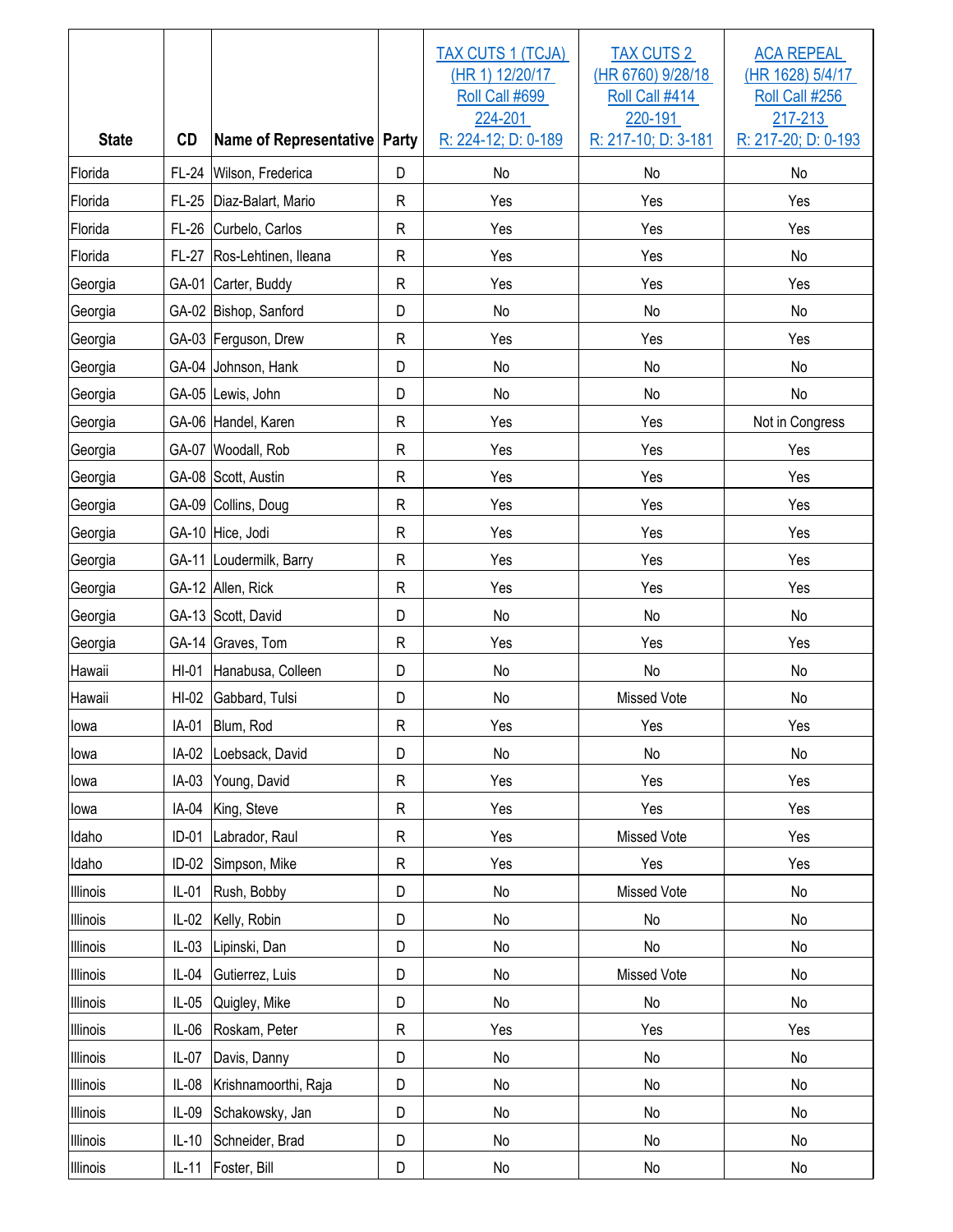| <b>State</b>  | CD      | Name of Representative Party |              | <b>TAX CUTS 1 (TCJA)</b><br>(HR 1) 12/20/17<br>Roll Call #699<br>224-201<br>R: 224-12; D: 0-189 | <b>TAX CUTS 2</b><br>(HR 6760) 9/28/18<br>Roll Call #414<br>220-191<br>R: 217-10; D: 3-181 | <b>ACA REPEAL</b><br>(HR 1628) 5/4/17<br>Roll Call #256<br>217-213<br>R: 217-20; D: 0-193 |
|---------------|---------|------------------------------|--------------|-------------------------------------------------------------------------------------------------|--------------------------------------------------------------------------------------------|-------------------------------------------------------------------------------------------|
| Illinois      | $IL-12$ | Bost, Mike                   | $\mathsf{R}$ | Yes                                                                                             | Yes                                                                                        | Yes                                                                                       |
| Illinois      | $IL-13$ | Davis, Rodney                | $\mathsf{R}$ | Yes                                                                                             | Yes                                                                                        | Yes                                                                                       |
| Illinois      | $IL-14$ | Hultgren, Randy              | $\mathsf{R}$ | Yes                                                                                             | Yes                                                                                        | Yes                                                                                       |
| Illinois      | $IL-15$ | Shimkus, John                | $\mathsf{R}$ | Yes                                                                                             | Yes                                                                                        | Yes                                                                                       |
| Illinois      | $IL-16$ | Kinzinger, Adam              | $\mathsf{R}$ | Yes                                                                                             | Yes                                                                                        | Yes                                                                                       |
| Illinois      | $IL-17$ | Bustos, Cheri                | D            | No                                                                                              | No                                                                                         | No                                                                                        |
| Illinois      | $IL-18$ | LaHood, Darin                | $\mathsf{R}$ | Yes                                                                                             | Yes                                                                                        | Yes                                                                                       |
| Indiana       | $IN-01$ | Visclosky, Pete              | D            | No                                                                                              | No                                                                                         | No                                                                                        |
| Indiana       | $IN-02$ | Walorski, Jackie             | $\mathsf{R}$ | Yes                                                                                             | Yes                                                                                        | Yes                                                                                       |
| Indiana       | $IN-03$ | Banks, Jim                   | $\mathsf{R}$ | Yes                                                                                             | Yes                                                                                        | Yes                                                                                       |
| Indiana       | IN-04   | Rokita, Todd                 | $\mathsf{R}$ | Yes                                                                                             | Missed Vote                                                                                | Yes                                                                                       |
| Indiana       | $IN-05$ | Brooks, Susan                | $\mathsf{R}$ | Yes                                                                                             | Yes                                                                                        | Yes                                                                                       |
| Indiana       | $IN-06$ | Messer, Luke                 | $\mathsf{R}$ | Yes                                                                                             | Yes                                                                                        | Yes                                                                                       |
| Indiana       | $IN-07$ | Carson, Andre                | D            | No                                                                                              | No                                                                                         | No                                                                                        |
| Indiana       | $IN-08$ | Bucshon, Larry               | $\mathsf{R}$ | Yes                                                                                             | Yes                                                                                        | Yes                                                                                       |
| Indiana       | IN-09   | Hollingsworth, Trey          | $\mathsf{R}$ | Yes                                                                                             | Yes                                                                                        | Yes                                                                                       |
| Kansas        |         | KS-01 Marshall, Roger        | $\mathsf{R}$ | Yes                                                                                             | Yes                                                                                        | Yes                                                                                       |
| Kansas        |         | KS-02 Jenkins, Lynn          | $\mathsf{R}$ | Yes                                                                                             | Yes                                                                                        | Yes                                                                                       |
| Kansas        |         | KS-03 Yoder, Kevin           | $\mathsf{R}$ | Yes                                                                                             | Yes                                                                                        | Yes                                                                                       |
| Kansas        |         | KS-04 Estes, Ron             | $\mathsf{R}$ | Yes                                                                                             | Yes                                                                                        | Yes                                                                                       |
| Kentucky      |         | KY-01 Comer, James           | $\mathsf R$  | Yes                                                                                             | Yes                                                                                        | Yes                                                                                       |
| Kentucky      |         | KY-02 Guthrie, Brett         | $\mathsf{R}$ | Yes                                                                                             | Yes                                                                                        | Yes                                                                                       |
| Kentucky      |         | KY-03 Yarmuth, John          | D            | No                                                                                              | No                                                                                         | No                                                                                        |
| Kentucky      |         | KY-04 Massie, Thomas         | $\mathsf{R}$ | Yes                                                                                             | Yes                                                                                        | No                                                                                        |
| Kentucky      |         | KY-05 Rogers, Hal            | R            | Yes                                                                                             | Yes                                                                                        | Yes                                                                                       |
| Kentucky      |         | KY-06 Barr, Andy             | R            | Yes                                                                                             | Yes                                                                                        | Yes                                                                                       |
| Louisiana     |         | LA-01 Scalise, Steve         | R            | Yes                                                                                             | Yes                                                                                        | Yes                                                                                       |
| Louisiana     |         | LA-02 Richmond, Cedric       | D            | No                                                                                              | No                                                                                         | No                                                                                        |
| Louisiana     |         | LA-03 Higgins, Clay          | $\mathsf{R}$ | Yes                                                                                             | Yes                                                                                        | Yes                                                                                       |
| Louisiana     |         | LA-04 Johnson, Mike          | $\mathsf{R}$ | Yes                                                                                             | Yes                                                                                        | Yes                                                                                       |
| Louisiana     |         | LA-05 Abraham, Ralph         | $\mathsf{R}$ | Yes                                                                                             | Yes                                                                                        | Yes                                                                                       |
| Louisiana     |         | LA-06 Graves, Garret         | $\mathsf R$  | Yes                                                                                             | Yes                                                                                        | Yes                                                                                       |
| Massachusetts |         | MA-01 Neal, Richard          | D            | No                                                                                              | No                                                                                         | No                                                                                        |
| Massachusetts |         | MA-02 McGovern, Jim          | D            | No                                                                                              | No                                                                                         | No                                                                                        |
| Massachusetts |         | MA-03 Tsongas, Niki          | D            | No                                                                                              | No                                                                                         | No                                                                                        |
| Massachusetts |         | MA-04 Kennedy, Joe           | D            | Missed Vote                                                                                     | No                                                                                         | No                                                                                        |
| Massachusetts |         | MA-05 Clark, Katherine       | D            | No                                                                                              | No                                                                                         | No                                                                                        |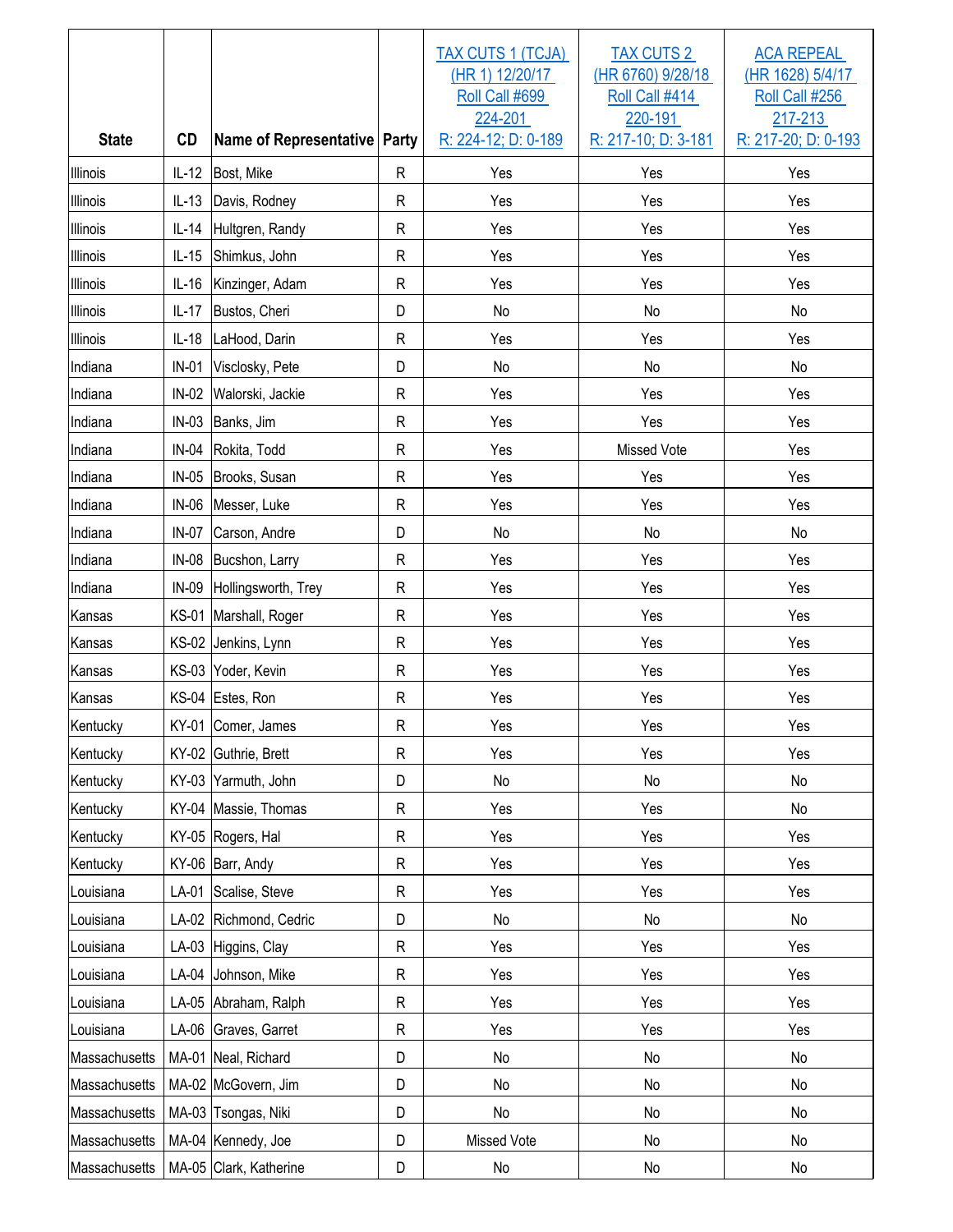| <b>State</b>  | <b>CD</b> | Name of Representative Party |              | <b>TAX CUTS 1 (TCJA)</b><br>(HR 1) 12/20/17<br>Roll Call #699<br>224-201<br>R: 224-12; D: 0-189 | <b>TAX CUTS 2</b><br>(HR 6760) 9/28/18<br>Roll Call #414<br>220-191<br>R: 217-10; D: 3-181 | <b>ACA REPEAL</b><br>(HR 1628) 5/4/17<br>Roll Call #256<br>217-213<br>R: 217-20; D: 0-193 |
|---------------|-----------|------------------------------|--------------|-------------------------------------------------------------------------------------------------|--------------------------------------------------------------------------------------------|-------------------------------------------------------------------------------------------|
| Massachusetts |           | MA-06 Moulton, Seth          | D            | No                                                                                              | Missed Vote                                                                                | No                                                                                        |
| Massachusetts |           | MA-07 Capuano, Mike          | D            | No                                                                                              | No                                                                                         | No                                                                                        |
| Massachusetts |           | MA-08 Lynch, Stephen         | D            | No                                                                                              | No                                                                                         | No                                                                                        |
| Massachusetts |           | MA-09 Keating, Bill          | D            | No                                                                                              | No                                                                                         | No                                                                                        |
| Maryland      |           | MD-01 Harris, Andy           | $\mathsf{R}$ | Yes                                                                                             | Yes                                                                                        | Yes                                                                                       |
| Maryland      |           | MD-02 Ruppersberger, Dutch   | D            | No                                                                                              | No                                                                                         | No                                                                                        |
| Maryland      |           | MD-03 Sarbanes, John         | D            | No                                                                                              | No                                                                                         | No                                                                                        |
| Maryland      |           | MD-04 Brown, Anthony         | D            | No                                                                                              | No                                                                                         | No                                                                                        |
| Maryland      |           | MD-05 Hoyer, Steny           | D            | No                                                                                              | No                                                                                         | No                                                                                        |
| Maryland      |           | MD-06 Delaney, John          | D            | No                                                                                              | No                                                                                         | No                                                                                        |
| Maryland      |           | MD-07 Cummings, Elijah       | D            | No                                                                                              | No                                                                                         | No                                                                                        |
| Maryland      |           | MD-08 Raskin, Jamie          | D            | No                                                                                              | No                                                                                         | No                                                                                        |
| Maine         |           | ME-01 Pingree, Chellie       | D            | No                                                                                              | No                                                                                         | No                                                                                        |
| Maine         |           | ME-02 Poliquin, Bruce        | $\mathsf{R}$ | Yes                                                                                             | Yes                                                                                        | Yes                                                                                       |
| Michigan      | $MI-01$   | Bergman, Jack                | $\mathsf{R}$ | Yes                                                                                             | Yes                                                                                        | Yes                                                                                       |
| Michigan      | $MI-02$   | Huizenga, Bill               | $\mathsf{R}$ | Yes                                                                                             | Yes                                                                                        | Yes                                                                                       |
| Michigan      | $MI-03$   | Amash, Justin                | $\mathsf{R}$ | Yes                                                                                             | Yes                                                                                        | Yes                                                                                       |
| Michigan      | MI-04     | Moolenaar, John              | $\mathsf{R}$ | Yes                                                                                             | Yes                                                                                        | Yes                                                                                       |
| Michigan      | $MI-05$   | Kildee, Dan                  | D            | No                                                                                              | No                                                                                         | No                                                                                        |
| Michigan      | MI-06     | Upton, Fred                  | $\mathsf{R}$ | Yes                                                                                             | Yes                                                                                        | Yes                                                                                       |
| Michigan      |           | MI-07 Walberg, Tim           | $\mathsf R$  | Yes                                                                                             | Yes                                                                                        | Yes                                                                                       |
| Michigan      | MI-08     | Bishop, Mike                 | R            | Yes                                                                                             | Yes                                                                                        | Yes                                                                                       |
| Michigan      | MI-09     | Levin, Sander                | D            | No                                                                                              | No                                                                                         | No                                                                                        |
| Michigan      | $MI-10$   | Mitchell, Paul               | R            | Yes                                                                                             | Yes                                                                                        | Yes                                                                                       |
| Michigan      | $MI-11$   | Trott, Dave                  | ${\sf R}$    | Yes                                                                                             | Yes                                                                                        | Yes                                                                                       |
| Michigan      | $MI-12$   | Dingell, Debbie              | D            | No                                                                                              | No                                                                                         | No                                                                                        |
| Michigan      | $MI-13$   | <b>VACANT</b>                |              |                                                                                                 |                                                                                            |                                                                                           |
| Michigan      | MI-14     | Lawrence, Brenda             | D            | No                                                                                              | No                                                                                         | No                                                                                        |
| Minnesota     |           | MN-01 Walz, Tim              | D            | No                                                                                              | Missed Vote                                                                                | No                                                                                        |
| Minnesota     |           | MN-02 Lewis, Jason           | R            | Yes                                                                                             | Yes                                                                                        | Yes                                                                                       |
| Minnesota     |           | MN-03 Paulsen, Erik          | R            | Yes                                                                                             | Yes                                                                                        | Yes                                                                                       |
| Minnesota     |           | MN-04 McCollum, Betty        | D            | No                                                                                              | No                                                                                         | No                                                                                        |
| Minnesota     |           | MN-05 Ellison, Keith         | D            | No                                                                                              | Missed Vote                                                                                | No                                                                                        |
| Minnesota     |           | MN-06 Emmer, Tom             | R            | Yes                                                                                             | Yes                                                                                        | Yes                                                                                       |
| Minnesota     |           | MN-07 Peterson, Collin       | D            | No                                                                                              | No                                                                                         | No                                                                                        |
| Minnesota     |           | MN-08 Nolan, Rick            | D            | No                                                                                              | Missed Vote                                                                                | No                                                                                        |
| Missouri      |           | MO-01 Clay, Lacy             | D            | No                                                                                              | No                                                                                         | No                                                                                        |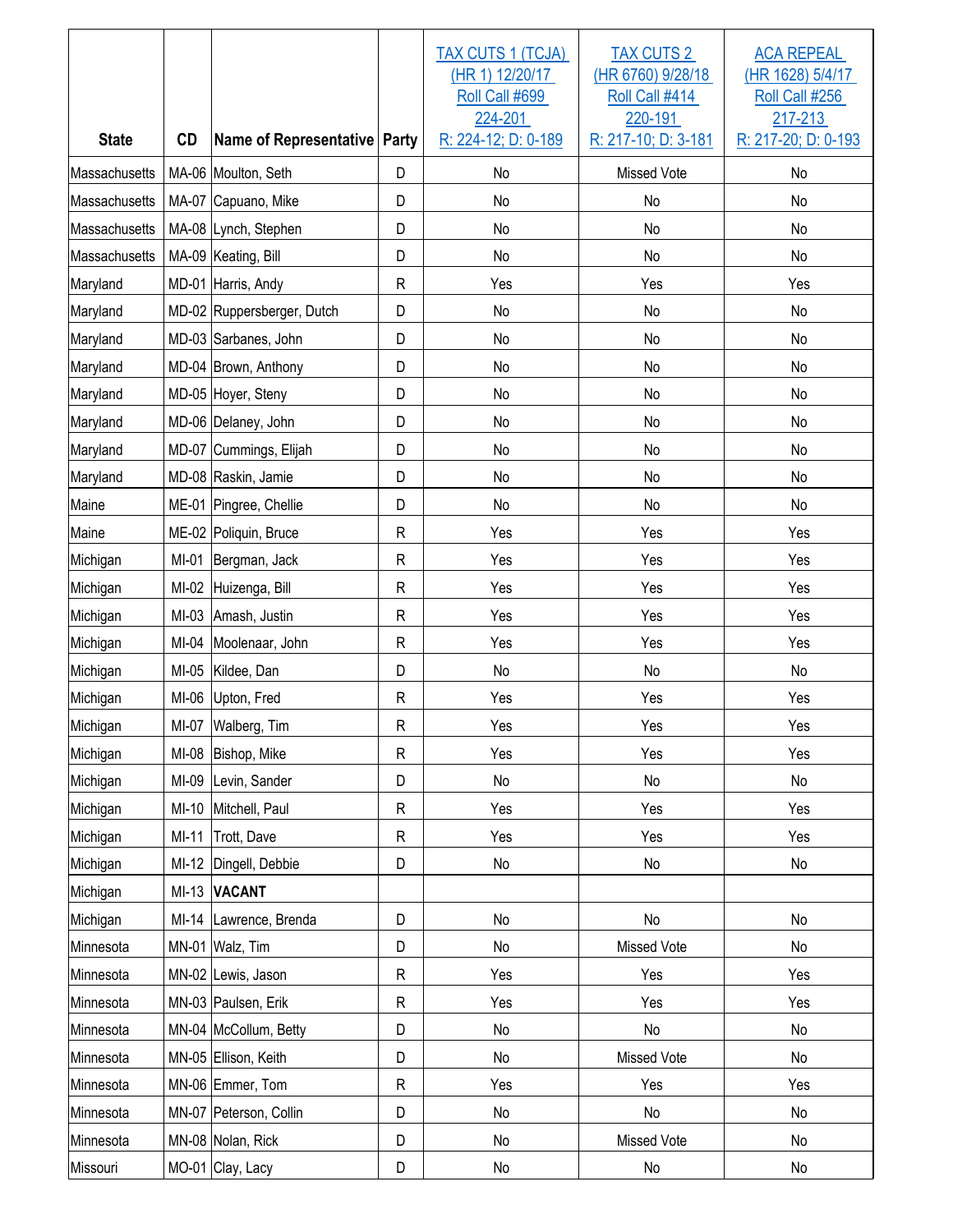| <b>State</b>   | <b>CD</b>    | Name of Representative Party |              | TAX CUTS 1 (TCJA)<br>(HR 1) 12/20/17<br>Roll Call #699<br>224-201<br>R: 224-12; D: 0-189 | <b>TAX CUTS 2</b><br>(HR 6760) 9/28/18<br>Roll Call #414<br>220-191<br>R: 217-10; D: 3-181 | <b>ACA REPEAL</b><br>(HR 1628) 5/4/17<br>Roll Call #256<br>217-213<br>R: 217-20; D: 0-193 |
|----------------|--------------|------------------------------|--------------|------------------------------------------------------------------------------------------|--------------------------------------------------------------------------------------------|-------------------------------------------------------------------------------------------|
| Missouri       |              | MO-02 Wagner, Ann            | $\mathsf{R}$ | Yes                                                                                      | Yes                                                                                        | Yes                                                                                       |
| Missouri       |              | MO-03 Luetkemeyer, Blaine    | $\mathsf{R}$ | Yes                                                                                      | Yes                                                                                        | Yes                                                                                       |
| Missouri       |              | MO-04 Hartzler, Vicki        | $\mathsf{R}$ | Yes                                                                                      | Yes                                                                                        | Yes                                                                                       |
| Missouri       |              | MO-05 Cleaver, Emanuel       | D            | No                                                                                       | No                                                                                         | No                                                                                        |
| Missouri       |              | MO-06 Graves, Sam            | $\mathsf{R}$ | Yes                                                                                      | Yes                                                                                        | Yes                                                                                       |
| Missouri       |              | MO-07 Long, Billy            | $\mathsf{R}$ | Yes                                                                                      | Yes                                                                                        | Yes                                                                                       |
| Missouri       |              | MO-08 Smith, Jason           | R            | Yes                                                                                      | Yes                                                                                        | Yes                                                                                       |
| Mississippi    |              | MS-01 Kelly, Trent           | $\mathsf{R}$ | Yes                                                                                      | Yes                                                                                        | Yes                                                                                       |
| Mississippi    |              | MS-02 Thompson, Bennie       | D            | Missed Vote                                                                              | No                                                                                         | No                                                                                        |
| Mississippi    |              | MS-03 Harper, Gregg          | $\mathsf{R}$ | Yes                                                                                      | Missed Vote                                                                                | Yes                                                                                       |
| Mississippi    |              | MS-04 Palazzo, Steven        | $\mathsf{R}$ | Yes                                                                                      | Yes                                                                                        | Yes                                                                                       |
| Montana        |              | MT-AL Ginaforte, Greg        | $\mathsf{R}$ | Yes                                                                                      | Yes                                                                                        | Not in Congress                                                                           |
| North Carolina |              | NC-01 Butterfield, G.K.      | D            | No                                                                                       | No                                                                                         | No                                                                                        |
| North Carolina |              | NC-02 Holding, George        | $\mathsf{R}$ | Yes                                                                                      | Yes                                                                                        | Yes                                                                                       |
| North Carolina |              | NC-03 Jones, Walter          | $\mathsf{R}$ | No                                                                                       | <b>Missed Vote</b>                                                                         | No                                                                                        |
| North Carolina |              | NC-04 Price, David           | D            | No                                                                                       | No                                                                                         | No                                                                                        |
| North Carolina |              | NC-05 Foxx, Virginia         | $\mathsf{R}$ | Yes                                                                                      | Yes                                                                                        | Yes                                                                                       |
| North Carolina |              | NC-06 Walker, Mark           | $\mathsf{R}$ | Yes                                                                                      | Yes                                                                                        | Yes                                                                                       |
| North Carolina |              | NC-07 Rouzer, David          | $\mathsf{R}$ | Yes                                                                                      | Yes                                                                                        | Yes                                                                                       |
| North Carolina |              | NC-08 Hudson, Richard        | $\mathsf{R}$ | Yes                                                                                      | Yes                                                                                        | Yes                                                                                       |
| North Carolina |              | NC-09 Pittenger, Robert      | $\mathsf R$  | Yes                                                                                      | Yes                                                                                        | Yes                                                                                       |
| North Carolina |              | NC-10 McHenry, Patrick       | R            | Yes                                                                                      | Yes                                                                                        | Yes                                                                                       |
| North Carolina |              | NC-11 Meadows, Mark          | ${\sf R}$    | Yes                                                                                      | Yes                                                                                        | Yes                                                                                       |
| North Carolina |              | NC-12 Adams, Alma            | D            | No                                                                                       | No                                                                                         | No                                                                                        |
| North Carolina |              | NC-13 Budd, Ted              | R            | Yes                                                                                      | Yes                                                                                        | Yes                                                                                       |
| North Dakota   |              | ND-AL Cramer, Kevin          | R            | Yes                                                                                      | Yes                                                                                        | Yes                                                                                       |
| Nebraska       |              | NE-01 Fortenberry, Jeff      | R            | Yes                                                                                      | Yes                                                                                        | Yes                                                                                       |
| Nebraska       |              | NE-02 Bacon, Don             | R            | Yes                                                                                      | Yes                                                                                        | Yes                                                                                       |
| Nebraska       |              | NE-03 Smith, Adrian          | R            | Yes                                                                                      | Yes                                                                                        | Yes                                                                                       |
| New Hampshire  |              | NH-01 Shea-Porter, Carol     | D            | No                                                                                       | No                                                                                         | No                                                                                        |
| New Hampshire  |              | NH-02 Kuster, Annie          | D            | No                                                                                       | No                                                                                         | No                                                                                        |
| New Jersey     |              | NJ-01 Norcross, Donald       | D            | No                                                                                       | No                                                                                         | No                                                                                        |
| New Jersey     |              | NJ-02 LoBiondo, Frank        | $\mathsf{R}$ | No                                                                                       | No                                                                                         | No                                                                                        |
| New Jersey     | NJ-03        | MacArthur, Tom               | $\mathsf{R}$ | Yes                                                                                      | Yes                                                                                        | Yes                                                                                       |
| New Jersey     | <b>NJ-04</b> | Smith, Chris                 | R            | No                                                                                       | No                                                                                         | No                                                                                        |
| New Jersey     | <b>NJ-05</b> | Gottheimer, Josh             | D            | No                                                                                       | No                                                                                         | No                                                                                        |
| New Jersey     |              | NJ-06 Pallone, Frank         | D            | No                                                                                       | No                                                                                         | $\operatorname{\mathsf{No}}$                                                              |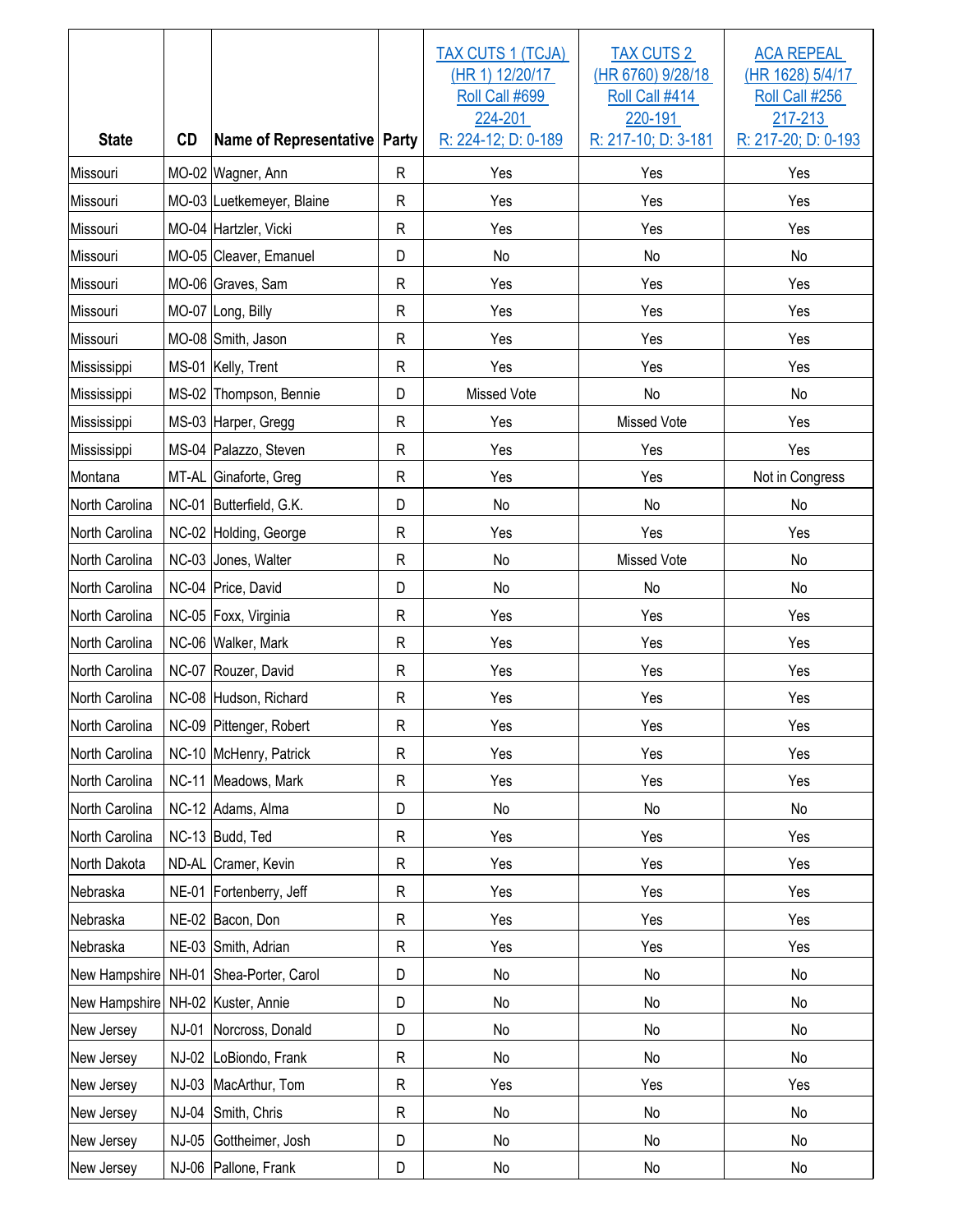| <b>State</b>      | CD    | Name of Representative Party  |              | TAX CUTS 1 (TCJA)<br>(HR 1) 12/20/17<br>Roll Call #699<br>224-201<br>R: 224-12; D: 0-189 | <b>TAX CUTS 2</b><br>(HR 6760) 9/28/18<br>Roll Call #414<br>220-191<br>R: 217-10; D: 3-181 | <b>ACA REPEAL</b><br>(HR 1628) 5/4/17<br>Roll Call #256<br>217-213<br>R: 217-20; D: 0-193 |
|-------------------|-------|-------------------------------|--------------|------------------------------------------------------------------------------------------|--------------------------------------------------------------------------------------------|-------------------------------------------------------------------------------------------|
| New Jersey        |       | NJ-07 Lance, Leonard          | R            | No                                                                                       | No                                                                                         | No                                                                                        |
| New Jersey        | NJ-08 | Sires, Albio                  | D            | No                                                                                       | No                                                                                         | No                                                                                        |
| New Jersey        |       | NJ-09 Pascrell, Bill          | D            | No                                                                                       | No                                                                                         | No                                                                                        |
| New Jersey        |       | NJ-10 Payne, Donald           | D            | No                                                                                       | No                                                                                         | No                                                                                        |
| New Jersey        |       | NJ-11 Frelinghuysen, Rodney   | ${\sf R}$    | No                                                                                       | No                                                                                         | Yes                                                                                       |
| New Jersey        |       | NJ-12 Watson Coleman, Bonnie  | D            | No                                                                                       | No                                                                                         | No                                                                                        |
| <b>New Mexico</b> |       | NM-01 Lujan Grisham, Michelle | D            | No                                                                                       | <b>Missed Vote</b>                                                                         | No                                                                                        |
| <b>New Mexico</b> |       | NM-02 Pearce, Steve           | $\mathsf{R}$ | Yes                                                                                      | Yes                                                                                        | Yes                                                                                       |
| New Mexico        |       | NM-03 Lujan, Ben              | D            | No                                                                                       | No                                                                                         | No                                                                                        |
| Nevada            |       | NV-01 Titus, Dina             | D            | No                                                                                       | No                                                                                         | No                                                                                        |
| Nevada            |       | NV-02 Amodei, Mark            | $\mathsf{R}$ | Yes                                                                                      | Yes                                                                                        | Yes                                                                                       |
| Nevada            |       | NV-03 Rosen, Jacky            | D            | No                                                                                       | Yes                                                                                        | No                                                                                        |
| Nevada            |       | NV-04 Kihuen, Ruben           | D            | No                                                                                       | No                                                                                         | No                                                                                        |
| New York          |       | NY-01 Zeldin, Lee             | $\mathsf{R}$ | No                                                                                       | No                                                                                         | Yes                                                                                       |
| <b>New York</b>   |       | NY-02 King, Peter             | $\mathsf{R}$ | No                                                                                       | No                                                                                         | Yes                                                                                       |
| New York          |       | NY-03 Suozzi, Tom             | D            | No                                                                                       | No                                                                                         | No                                                                                        |
| New York          |       | NY-04 Rice, Kathleen          | D            | No                                                                                       | No                                                                                         | No                                                                                        |
| New York          |       | NY-05 Meeks, Gregory          | D            | No                                                                                       | No                                                                                         | No                                                                                        |
| New York          |       | NY-06 Meng, Grace             | D            | No                                                                                       | No                                                                                         | No                                                                                        |
| New York          |       | NY-07 Velazquez, Nydia        | D            | <b>No</b>                                                                                | No                                                                                         | No                                                                                        |
| New York          |       | NY-08 Jeffries, Hakeem        | D            | No                                                                                       | No                                                                                         | No                                                                                        |
| New York          |       | NY-09 Clarke, Yvette          | D            | No                                                                                       | No                                                                                         | No                                                                                        |
| New York          |       | NY-10 Nadler, Jerrold         | D            | No                                                                                       | No                                                                                         | $\mathsf{No}$                                                                             |
| New York          |       | NY-11 Donovan, Dan            | R            | No                                                                                       | No                                                                                         | No                                                                                        |
| New York          |       | NY-12 Maloney, Carolyn        | D            | No                                                                                       | No                                                                                         | No                                                                                        |
| New York          |       | NY-13 Espaillat, Adriano      | D            | No                                                                                       | No                                                                                         | No                                                                                        |
| New York          |       | NY-14 Crowley, Joe            | D            | No                                                                                       | No                                                                                         | No                                                                                        |
| New York          |       | NY-15 Serrano, Jose           | D            | No                                                                                       | No                                                                                         | No                                                                                        |
| New York          |       | NY-16 Engel, Eliot            | D            | No                                                                                       | No                                                                                         | No                                                                                        |
| New York          |       | NY-17 Lowey, Nita             | D            | No                                                                                       | No                                                                                         | No                                                                                        |
| New York          |       | NY-18 Maloney, Sean           | D            | No                                                                                       | No                                                                                         | No                                                                                        |
| New York          |       | NY-19 Faso, John              | R            | No                                                                                       | No                                                                                         | Yes                                                                                       |
| New York          |       | NY-20 Tonko, Paul             | D            | No                                                                                       | No                                                                                         | No                                                                                        |
| New York          |       | NY-21 Stefanik, Elise         | $\mathsf{R}$ | No                                                                                       | No                                                                                         | Yes                                                                                       |
| New York          |       | NY-22 Tenney, Claudia         | $\mathsf{R}$ | Yes                                                                                      | Yes                                                                                        | Yes                                                                                       |
| New York          |       | NY-23 Reed, Tom               | R            | Yes                                                                                      | Yes                                                                                        | Yes                                                                                       |
| New York          |       | NY-24 Katko, John             | R            | Yes                                                                                      | Yes                                                                                        | $\operatorname{\mathsf{No}}$                                                              |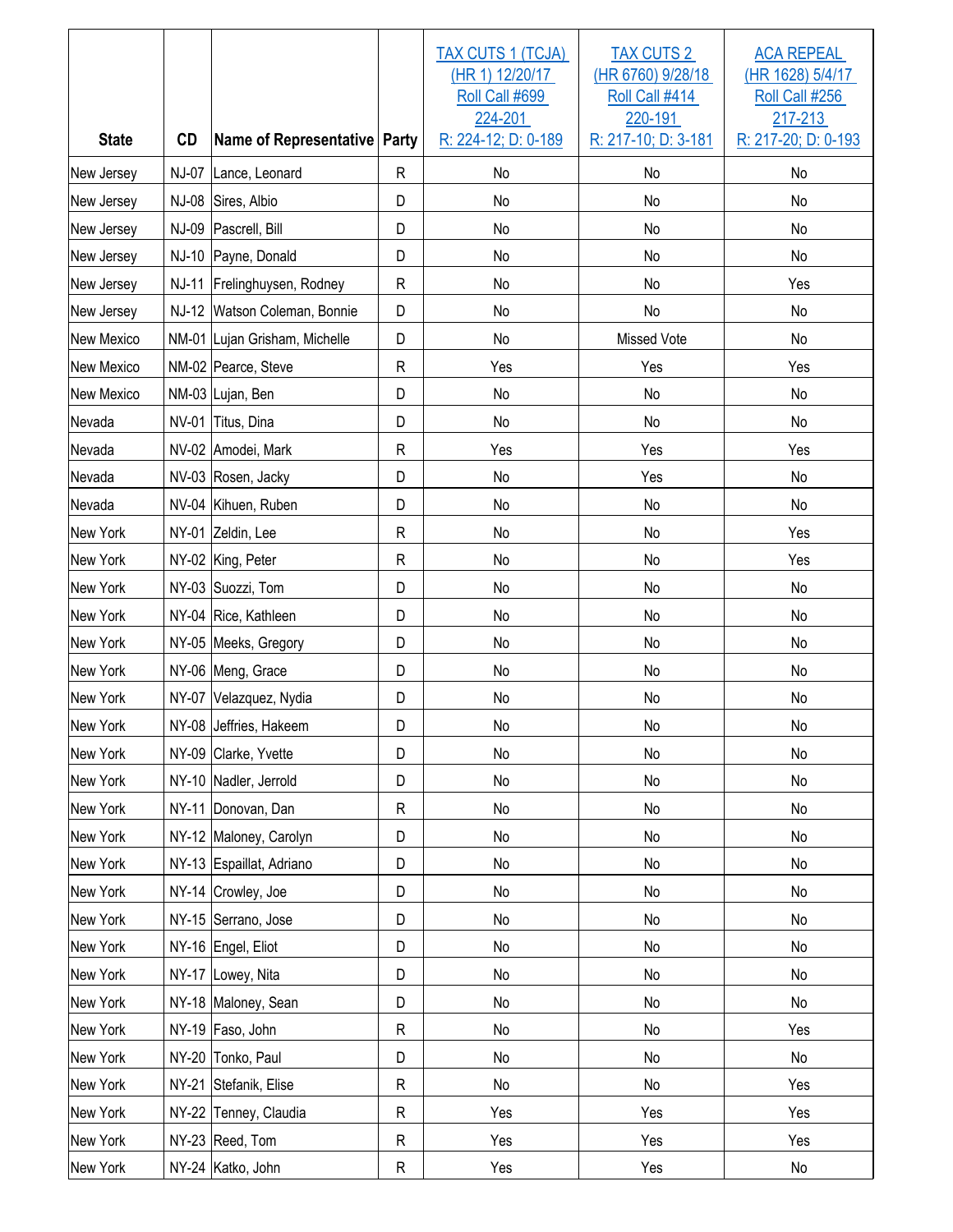| <b>State</b>    | <b>CD</b> | Name of Representative Party |              | TAX CUTS 1 (TCJA)<br>(HR 1) 12/20/17<br>Roll Call #699<br>224-201<br>R: 224-12; D: 0-189 | <b>TAX CUTS 2</b><br>(HR 6760) 9/28/18<br>Roll Call #414<br>220-191<br>R: 217-10; D: 3-181 | <b>ACA REPEAL</b><br>(HR 1628) 5/4/17<br>Roll Call #256<br>217-213<br>R: 217-20; D: 0-193 |
|-----------------|-----------|------------------------------|--------------|------------------------------------------------------------------------------------------|--------------------------------------------------------------------------------------------|-------------------------------------------------------------------------------------------|
| New York        |           | NY-25 VACANT                 |              |                                                                                          |                                                                                            |                                                                                           |
| New York        |           | NY-26 Higgins, Brian         | D            | No                                                                                       | No                                                                                         | No                                                                                        |
| <b>New York</b> |           | NY-27 Collins, Chris         | $\mathsf{R}$ | Yes                                                                                      | Yes                                                                                        | Yes                                                                                       |
| Ohio            |           | OH-01 Chabot, Steve          | $\mathsf{R}$ | Yes                                                                                      | Yes                                                                                        | Yes                                                                                       |
| Ohio            |           | OH-02 Wenstrup, Brad         | $\mathsf{R}$ | Yes                                                                                      | Yes                                                                                        | Yes                                                                                       |
| Ohio            |           | OH-03 Beatty, Joyce          | D            | No                                                                                       | No                                                                                         | No                                                                                        |
| Ohio            |           | OH-04 Jordan, Jim            | $\mathsf{R}$ | Yes                                                                                      | Yes                                                                                        | Yes                                                                                       |
| Ohio            |           | OH-05 Latta, Bob             | $\mathsf{R}$ | Yes                                                                                      | Yes                                                                                        | Yes                                                                                       |
| Ohio            |           | OH-06 Johnson, Bill          | $\mathsf{R}$ | Yes                                                                                      | Yes                                                                                        | Yes                                                                                       |
| Ohio            |           | OH-07 Gibbs, Bob             | $\mathsf{R}$ | Yes                                                                                      | Yes                                                                                        | Yes                                                                                       |
| Ohio            |           | OH-08 Davidson, Warren       | $\mathsf{R}$ | Yes                                                                                      | Yes                                                                                        | Yes                                                                                       |
| Ohio            |           | OH-09 Kaptur, Marcy          | D            | No                                                                                       | No                                                                                         | No                                                                                        |
| Ohio            |           | OH-10 Turner, Michael        | $\mathsf{R}$ | Yes                                                                                      | Yes                                                                                        | No                                                                                        |
| Ohio            |           | OH-11 Fudge, Marcia          | D            | No                                                                                       | No                                                                                         | No                                                                                        |
| Ohio            |           | OH-12 Balderson, Troy        | $\mathsf{R}$ | Not in Congress                                                                          | Yes                                                                                        | Not in Congress                                                                           |
| Ohio            |           | OH-13 Ryan, Tim              | D            | No                                                                                       | No                                                                                         | No                                                                                        |
| Ohio            |           | OH-14 Joyce, David           | $\mathsf{R}$ | Yes                                                                                      | Yes                                                                                        | No                                                                                        |
| Ohio            |           | OH-15 Stivers, Steve         | ${\sf R}$    | Yes                                                                                      | Yes                                                                                        | Yes                                                                                       |
| Ohio            |           | OH-16 Renacci, Jim           | $\mathsf{R}$ | <b>Missed Vote</b>                                                                       | Yes                                                                                        | Yes                                                                                       |
| Oklahoma        |           | OK-01 VACANT                 |              |                                                                                          |                                                                                            |                                                                                           |
| Oklahoma        |           | OK-02 Mullin, Markwayne      | R            | Yes                                                                                      | Yes                                                                                        | Yes                                                                                       |
| Oklahoma        |           | OK-03 Lucas, Frank           | $\mathsf{R}$ | Yes                                                                                      | Yes                                                                                        | Yes                                                                                       |
| Oklahoma        |           | OK-04 Cole, Tom              | $\mathsf{R}$ | Yes                                                                                      | Yes                                                                                        | Yes                                                                                       |
| Oklahoma        |           | OK-05 Russell, Steve         | ${\sf R}$    | Yes                                                                                      | Yes                                                                                        | Yes                                                                                       |
| Oregon          |           | OR-01 Bonamici, Suzanne      | D            | No                                                                                       | No                                                                                         | No                                                                                        |
| Oregon          |           | OR-02 Walden, Greg           | ${\sf R}$    | Yes                                                                                      | Yes                                                                                        | Yes                                                                                       |
| Oregon          |           | OR-03 Blumenauer, Earl       | D            | No                                                                                       | No                                                                                         | No                                                                                        |
| Oregon          |           | OR-04 DeFazio, Peter         | D            | No                                                                                       | No                                                                                         | No                                                                                        |
| Oregon          |           | OR-05 Schrader, Kurt         | D            | No                                                                                       | No                                                                                         | No                                                                                        |
| Pennsylvania    |           | PA-01 Brady, Bob             | D            | No                                                                                       | No                                                                                         | No                                                                                        |
| Pennsylvania    |           | PA-02 Evans, Dwight          | D            | No                                                                                       | No                                                                                         | No                                                                                        |
| Pennsylvania    |           | PA-03 Kelly, Mike            | $\mathsf R$  | Yes                                                                                      | Yes                                                                                        | Yes                                                                                       |
| Pennsylvania    |           | PA-04 Perry, Scott           | $\mathsf R$  | Yes                                                                                      | Yes                                                                                        | Yes                                                                                       |
| Pennsylvania    | PA-05     | Thompson, Glenn              | ${\sf R}$    | Yes                                                                                      | Yes                                                                                        | Yes                                                                                       |
| Pennsylvania    |           | PA-06 Costello, Ryan         | ${\sf R}$    | Yes                                                                                      | Yes                                                                                        | No                                                                                        |
| Pennsylvania    |           | PA-07 VACANT                 |              |                                                                                          |                                                                                            |                                                                                           |
| Pennsylvania    |           | PA-08 Fitzpatrick, Brian     | ${\sf R}$    | Yes                                                                                      | Yes                                                                                        | No                                                                                        |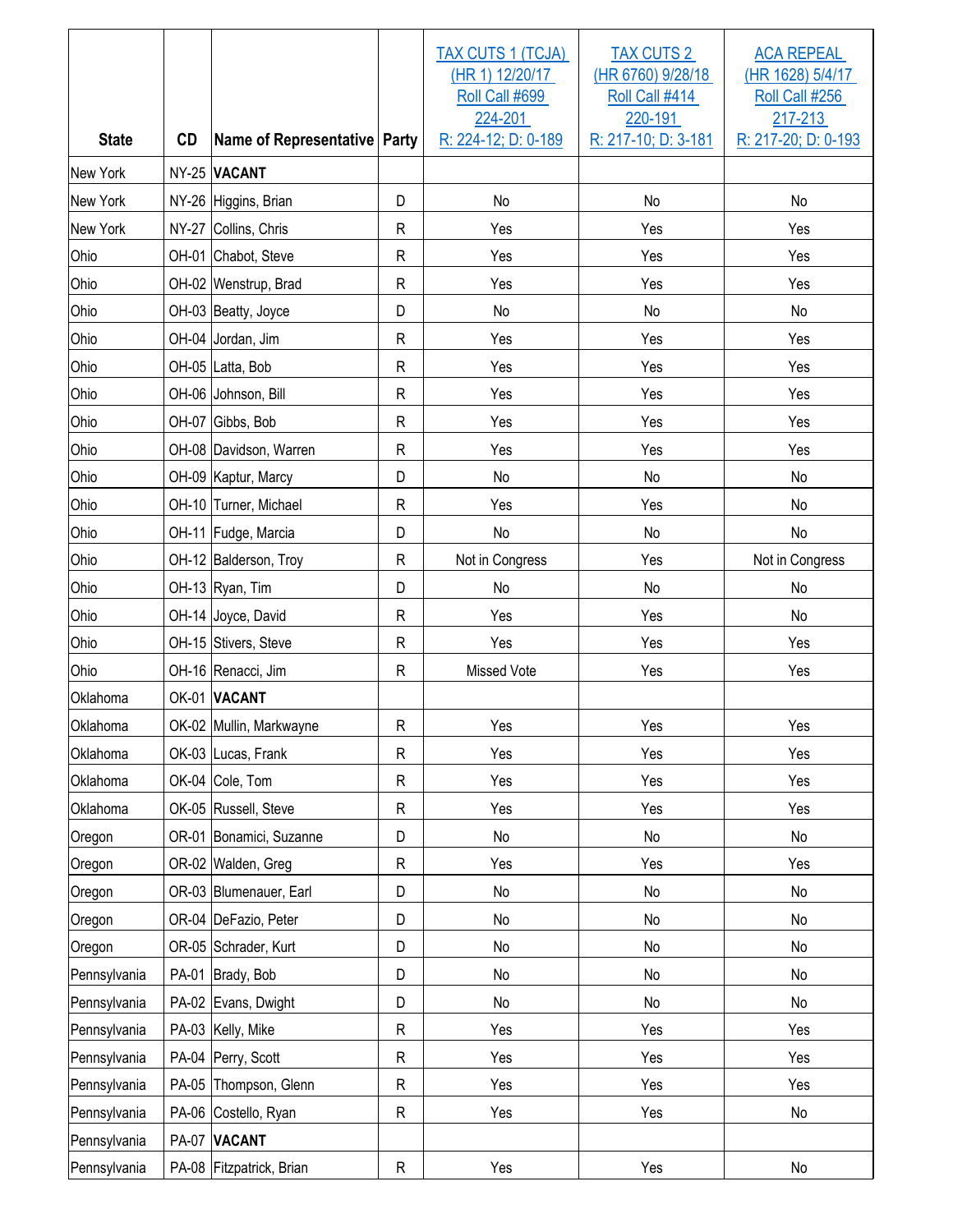|                |              |                              |              | TAX CUTS 1 (TCJA)<br>(HR 1) 12/20/17<br>Roll Call #699<br>224-201 | <b>TAX CUTS 2</b><br>(HR 6760) 9/28/18<br>Roll Call #414<br>220-191 | <b>ACA REPEAL</b><br>(HR 1628) 5/4/17<br>Roll Call #256<br>217-213 |
|----------------|--------------|------------------------------|--------------|-------------------------------------------------------------------|---------------------------------------------------------------------|--------------------------------------------------------------------|
| <b>State</b>   | <b>CD</b>    | Name of Representative Party |              | R: 224-12; D: 0-189                                               | R: 217-10; D: 3-181                                                 | R: 217-20; D: 0-193                                                |
| Pennsylvania   |              | PA-09 Shuster, Bill          | $\mathsf R$  | Yes                                                               | Yes                                                                 | Yes                                                                |
| Pennsylvania   |              | PA-10 Marino, Tom            | ${\sf R}$    | Yes                                                               | Yes                                                                 | Yes                                                                |
| Pennsylvania   | PA-11        | Barletta, Lou                | $\mathsf R$  | Yes                                                               | Yes                                                                 | Yes                                                                |
| Pennsylvania   |              | PA-12 Rothfus, Keith         | $\mathsf{R}$ | Yes                                                               | Yes                                                                 | Yes                                                                |
| Pennsylvania   |              | PA-13 Boyle, Brendan         | D            | No                                                                | No                                                                  | No                                                                 |
| Pennsylvania   |              | PA-14 Doyle, Michael         | D            | No                                                                | No                                                                  | No                                                                 |
| Pennsylvania   |              | PA-15 VACANT                 |              |                                                                   |                                                                     |                                                                    |
| Pennsylvania   |              | PA-16 Smucker, Lloyd         | $\mathsf{R}$ | Yes                                                               | Yes                                                                 | Yes                                                                |
| Pennsylvania   | <b>PA-17</b> | Cartwright, Matt             | D            | No                                                                | No                                                                  | No                                                                 |
| Pennsylvania   |              | PA-18 Lamb, Conor            | D            | Not in Congress                                                   | Yes                                                                 | Not in Congress                                                    |
| Rhode Island   | <b>RI-01</b> | Cicilline, David             | D            | No                                                                | No                                                                  | No                                                                 |
| Rhode Island   | $RI-02$      | Langevin, Jim                | D            | No                                                                | No                                                                  | No                                                                 |
| South Carolina | SC-01        | Sanford, Mark                | $\mathsf{R}$ | Yes                                                               | Yes                                                                 | Yes                                                                |
| South Carolina |              | SC-02 Wilson, Joe            | $\mathsf{R}$ | Yes                                                               | Yes                                                                 | Yes                                                                |
| South Carolina |              | SC-03 Duncan, Jeff           | $\mathsf{R}$ | Yes                                                               | Yes                                                                 | Yes                                                                |
| South Carolina |              | SC-04 Gowdy, Trey            | $\mathsf{R}$ | Yes                                                               | Yes                                                                 | Yes                                                                |
| South Carolina |              | SC-05 Norman, Ralph          | $\mathsf{R}$ | Yes                                                               | Yes                                                                 | Not in Congress                                                    |
| South Carolina |              | SC-06 Clyburn, Jim           | D            | No                                                                | No                                                                  | No                                                                 |
| South Carolina |              | SC-07 Rice, Tom              | ${\sf R}$    | Yes                                                               | Yes                                                                 | Yes                                                                |
| South Dakota   |              | SD-AL Noem, Kristi           | R            | Yes                                                               | Yes                                                                 | Yes                                                                |
| Tennessee      |              | TN-01 Roe, Phil              | ${\sf R}$    | Yes                                                               | Yes                                                                 | Yes                                                                |
| Tennessee      |              | TN-02 Duncan, John           | $\mathsf{R}$ | Yes                                                               | Yes                                                                 | Yes                                                                |
| Tennessee      |              | TN-03 Fleischmann, Chuck     | $\mathsf R$  | Yes                                                               | Yes                                                                 | Yes                                                                |
| Tennessee      |              | TN-04 DesJarlais, Scott      | R            | Yes                                                               | Yes                                                                 | Yes                                                                |
| Tennessee      |              | TN-05 Cooper, Jim            | D            | No                                                                | No                                                                  | No                                                                 |
| Tennessee      |              | TN-06 Black, Diane           | $\mathsf R$  | Yes                                                               | Yes                                                                 | Yes                                                                |
| Tennessee      |              | TN-07 Blackburn, Marsha      | $\mathsf R$  | Yes                                                               | Missed Vote                                                         | Yes                                                                |
| Tennessee      |              | TN-08 Kustoff, David         | R            | Yes                                                               | Yes                                                                 | Yes                                                                |
| Tennessee      |              | TN-09 Cohen, Steve           | D            | No                                                                | No                                                                  | No                                                                 |
| Texas          | TX-01        | Gohmert, Louie               | $\mathsf R$  | Yes                                                               | Yes                                                                 | Yes                                                                |
| Texas          |              | TX-02 Poe, Ted               | $\mathsf R$  | Yes                                                               | Yes                                                                 | Yes                                                                |
| Texas          | $TX-03$      | Johnson, Sam                 | $\mathsf R$  | Yes                                                               | Yes                                                                 | Yes                                                                |
| Texas          |              | TX-04 Ratcliffe, John        | $\mathsf R$  | Yes                                                               | Yes                                                                 | Yes                                                                |
| Texas          |              | TX-05 Hensarling, Jeb        | $\mathsf R$  | Yes                                                               | Yes                                                                 | Yes                                                                |
| Texas          |              | TX-06 Barton, Joe            | $\mathsf R$  | Yes                                                               | Missed Vote                                                         | Yes                                                                |
| <b>Texas</b>   | <b>TX-07</b> | Culberson, John              | $\mathsf R$  | Yes                                                               | Yes                                                                 | Yes                                                                |
| <b>Texas</b>   |              | TX-08 Brady, Kevin           | R            | Yes                                                               | Yes                                                                 | Yes                                                                |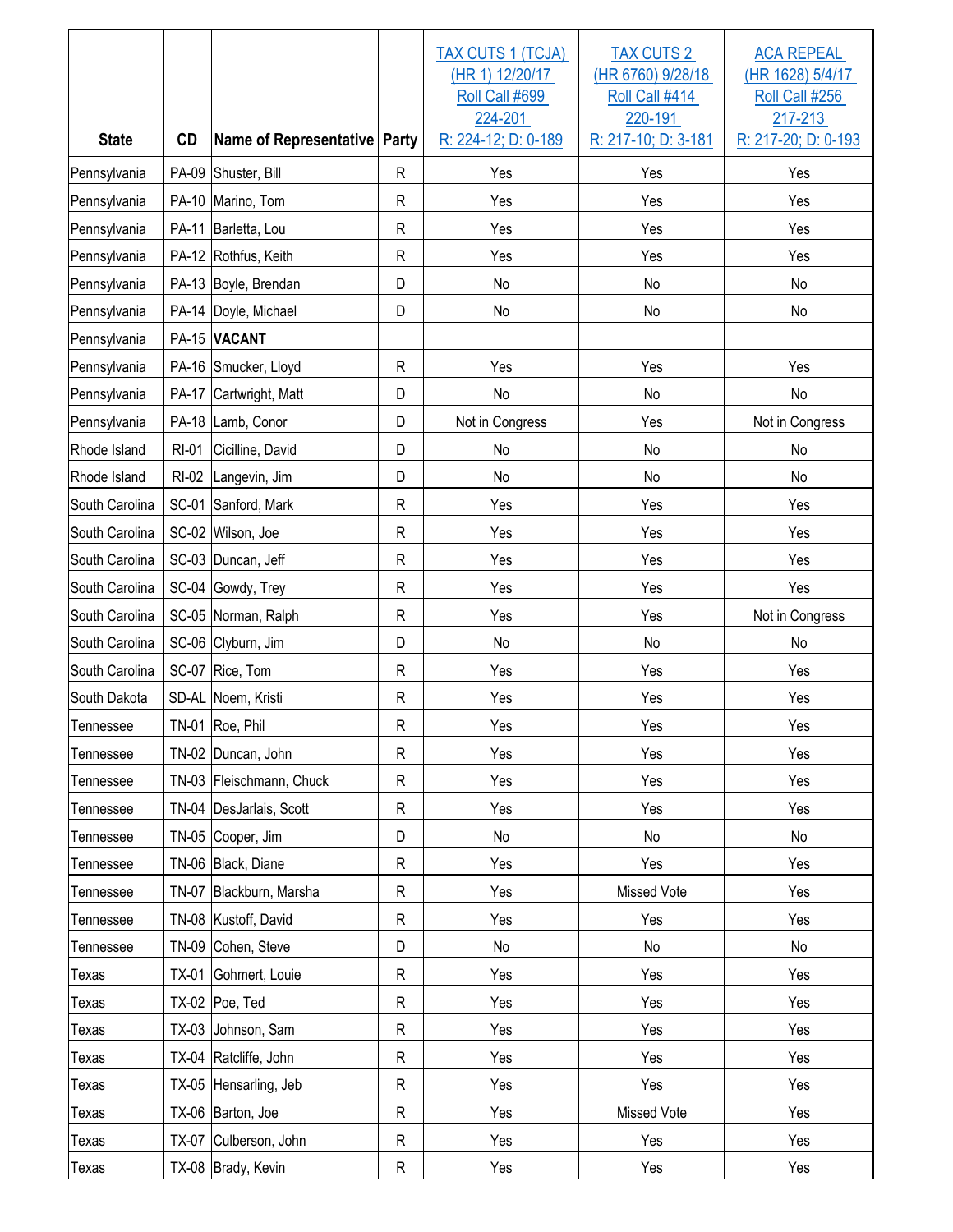| <b>State</b> | <b>CD</b>    | Name of Representative Party |              | TAX CUTS 1 (TCJA)<br>(HR 1) 12/20/17<br>Roll Call #699<br>224-201<br>R: 224-12; D: 0-189 | <b>TAX CUTS 2</b><br>(HR 6760) 9/28/18<br>Roll Call #414<br>220-191<br>R: 217-10; D: 3-181 | <b>ACA REPEAL</b><br>(HR 1628) 5/4/17<br>Roll Call #256<br>217-213<br>R: 217-20; D: 0-193 |
|--------------|--------------|------------------------------|--------------|------------------------------------------------------------------------------------------|--------------------------------------------------------------------------------------------|-------------------------------------------------------------------------------------------|
| <b>Texas</b> |              | TX-09 Green, Al              | D            | No                                                                                       | No                                                                                         | No                                                                                        |
| Texas        |              | TX-10   McCaul, Michael      | $\mathsf{R}$ | Yes                                                                                      | Yes                                                                                        | Yes                                                                                       |
| Texas        |              | TX-11 Conaway, Michael       | $\mathsf{R}$ | Yes                                                                                      | Yes                                                                                        | Yes                                                                                       |
| Texas        |              | TX-12 Granger, Kay           | $\mathsf{R}$ | Yes                                                                                      | Yes                                                                                        | Yes                                                                                       |
| Texas        |              | TX-13 Thornberry, Mac        | $\mathsf{R}$ | Yes                                                                                      | Yes                                                                                        | Yes                                                                                       |
| <b>Texas</b> |              | TX-14 Weber, Randy           | $\mathsf{R}$ | Yes                                                                                      | Yes                                                                                        | Yes                                                                                       |
| <b>Texas</b> |              | TX-15 Gonzalez, Vicente      | D            | No                                                                                       | No                                                                                         | No                                                                                        |
| <b>Texas</b> |              | TX-16 O'Rourke, Beto         | D            | No                                                                                       | No                                                                                         | No                                                                                        |
| <b>Texas</b> |              | TX-17   Flores, Bill         | $\mathsf{R}$ | Yes                                                                                      | Yes                                                                                        | Yes                                                                                       |
| Texas        |              | TX-18 Jackson-Lee, Sheila    | D            | <b>No</b>                                                                                | No                                                                                         | No                                                                                        |
| <b>Texas</b> |              | TX-19 Arrington, Jodey       | $\mathsf{R}$ | Yes                                                                                      | Yes                                                                                        | Yes                                                                                       |
| Texas        |              | TX-20 Castro, Joaquin        | D            | No                                                                                       | No                                                                                         | No                                                                                        |
| <b>Texas</b> | $TX-21$      | Smith, Lamar                 | $\mathsf{R}$ | <b>Missed Vote</b>                                                                       | Yes                                                                                        | Yes                                                                                       |
| Texas        |              | TX-22 Olson, Pete            | $\mathsf{R}$ | Yes                                                                                      | Missed Vote                                                                                | Yes                                                                                       |
| Texas        |              | TX-23 Hurd, Will             | $\mathsf{R}$ | Yes                                                                                      | Yes                                                                                        | No                                                                                        |
| Texas        |              | TX-24 Marchant, Kenny        | $\mathsf{R}$ | Yes                                                                                      | Yes                                                                                        | Yes                                                                                       |
| <b>Texas</b> |              | TX-25 Williams, Roger        | $\mathsf{R}$ | Yes                                                                                      | Missed Vote                                                                                | Yes                                                                                       |
| <b>Texas</b> |              | TX-26 Burgess, Michael       | $\mathsf{R}$ | Yes                                                                                      | Yes                                                                                        | Yes                                                                                       |
| <b>Texas</b> | <b>TX-27</b> | Cloud, Michael               | $\mathsf{R}$ | Not in Congress                                                                          | Yes                                                                                        | Not in Congress                                                                           |
| <b>Texas</b> |              | TX-28 Cuellar, Henry         | D            | No                                                                                       | No                                                                                         | No                                                                                        |
| Texas        |              | TX-29 Green, Gene            | D            | $\rm No$                                                                                 | $\rm No$                                                                                   | No                                                                                        |
| Texas        |              | TX-30 Johnson, E.B.          | D            | No                                                                                       | No                                                                                         | No                                                                                        |
| Texas        |              | TX-31 Carter, John           | R            | Yes                                                                                      | Yes                                                                                        | Yes                                                                                       |
| Texas        |              | TX-32 Sessions, Pete         | R            | Yes                                                                                      | Yes                                                                                        | Yes                                                                                       |
| Texas        |              | TX-33 Veasey, Marc           | D            | No                                                                                       | No                                                                                         | No                                                                                        |
| Texas        |              | TX-34 Vela, Filemon          | D            | No                                                                                       | No                                                                                         | No                                                                                        |
| Texas        |              | TX-35  Doggett, Lloyd        | D            | No                                                                                       | No                                                                                         | No                                                                                        |
| Texas        |              | TX-36 Babin, Brian           | $\mathsf{R}$ | Yes                                                                                      | Yes                                                                                        | Yes                                                                                       |
| Utah         |              | UT-01 Bishop, Rob            | $\mathsf{R}$ | Yes                                                                                      | Yes                                                                                        | Yes                                                                                       |
| Utah         |              | UT-02 Stewart, Chris         | $\mathsf{R}$ | Yes                                                                                      | Yes                                                                                        | Yes                                                                                       |
| Utah         |              | UT-03 Curtis, John           | $\mathsf{R}$ | Yes                                                                                      | Yes                                                                                        | Not in Congress                                                                           |
| Utah         |              | UT-04 Love, Mia              | $\mathsf{R}$ | Yes                                                                                      | Yes                                                                                        | Yes                                                                                       |
| Virginia     |              | VA-01 Wittman, Rob           | $\mathsf{R}$ | Yes                                                                                      | Yes                                                                                        | Yes                                                                                       |
| Virginia     |              | VA-02 Taylor, Scott          | $\mathsf{R}$ | Yes                                                                                      | Yes                                                                                        | Yes                                                                                       |
| Virginia     |              | VA-03 Scott, Bobby           | D            | No                                                                                       | No                                                                                         | No                                                                                        |
| Virginia     |              | VA-04   McEachin, Donald     | D            | No                                                                                       | No                                                                                         | No                                                                                        |
| Virginia     |              | VA-05 Garrett, Tom           | R            | Yes                                                                                      | Yes                                                                                        | Yes                                                                                       |